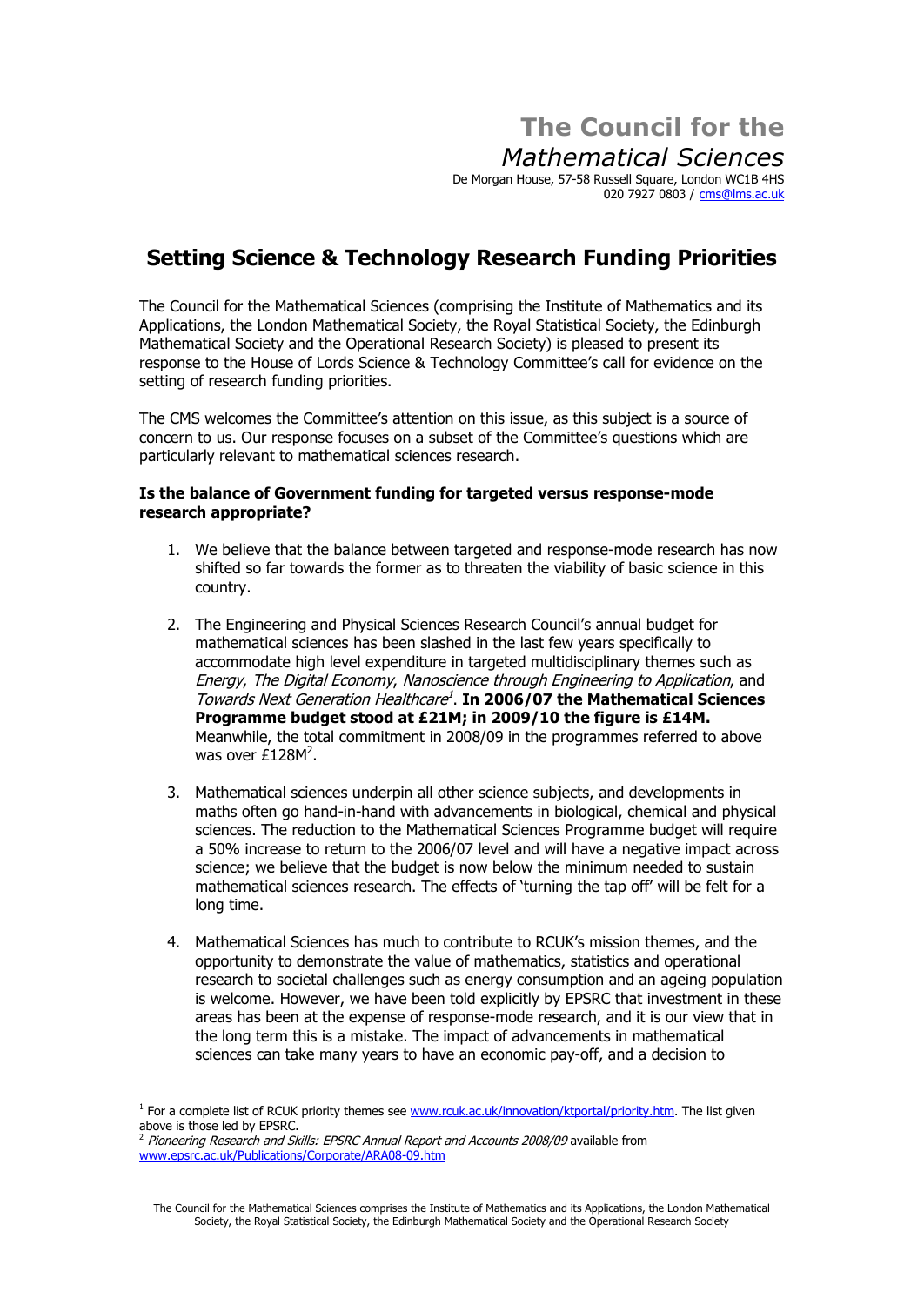decrease investment in fundamental research now is a decision to limit innovation further downstream, even in the targeted areas that the Research Councils are aiming to support. The Haldane Principle should offer protection from external pressures towards taking a short-term view, but the principle appears to have been eroded.

#### **To what extent should publicly funded science and technology research be focused on areas of potential economic importance? How should these areas be identified?**

5. Fundamental scientific research is itself of economic importance. As President Obama put it in his address to the National Academy of Sciences in April 2009 3:

> At such <sup>a</sup> difficult moment, there are those who say we cannot afford to invest in science, that support for research is somehow a luxury at moments defined by necessities. I fundamentally disagree. Science is more essential for our prosperity, our security, our health, our environment, and our quality of life than it has ever been before. -

Barack Obama

6. We append for the Committeeís reference a short paper giving examples of fundamental mathematical sciences research that have had a considerable economic impact. These range from benefits to the pharmaceutical industry to face-recognition software.

#### **How does the UKís science and technology research funding strategy and spend compare with that in other countries and what lessons can be learned?**

7. The UK cannot afford to lose out to other countries in science and technology research  $-$  it is essential for continuation of scientific research in the UK that talented individuals are not lured away to other countries by more attractive research prospects. This is particularly true in mathematical sciences, where investment is in .<br>people rather than large scale equipment. The USA has now committed to increasing expenditure on science to 3% of its GDP, which will greatly overshadow UK expenditure:

> Although the UK government has made similar commitments in the past, it needs to redouble its effort if we are to compete and collaborate with the US in the future.

> > - Nick Dusic (Director, Campaign for Science & Engineering)<sup>4</sup>

Council for the Mathematical Sciences 11 September 2009

 $^3$  [www.whitehouse.gov/blog/09/04/27/The-Necessity-of-Science/](http://www.whitehouse.gov/blog/09/04/27/The-Necessity-of-Science/)

<sup>&</sup>lt;sup>4</sup> <http://news.bbc.co.uk/1/hi/sci/tech/8020930.stm>

The Council for the Mathematical Sciences comprises the Institute of Mathematics and its Applications, the London Mathematical Society, the Royal Statistical Society, the Edinburgh Mathematical Society and the Operational Research Society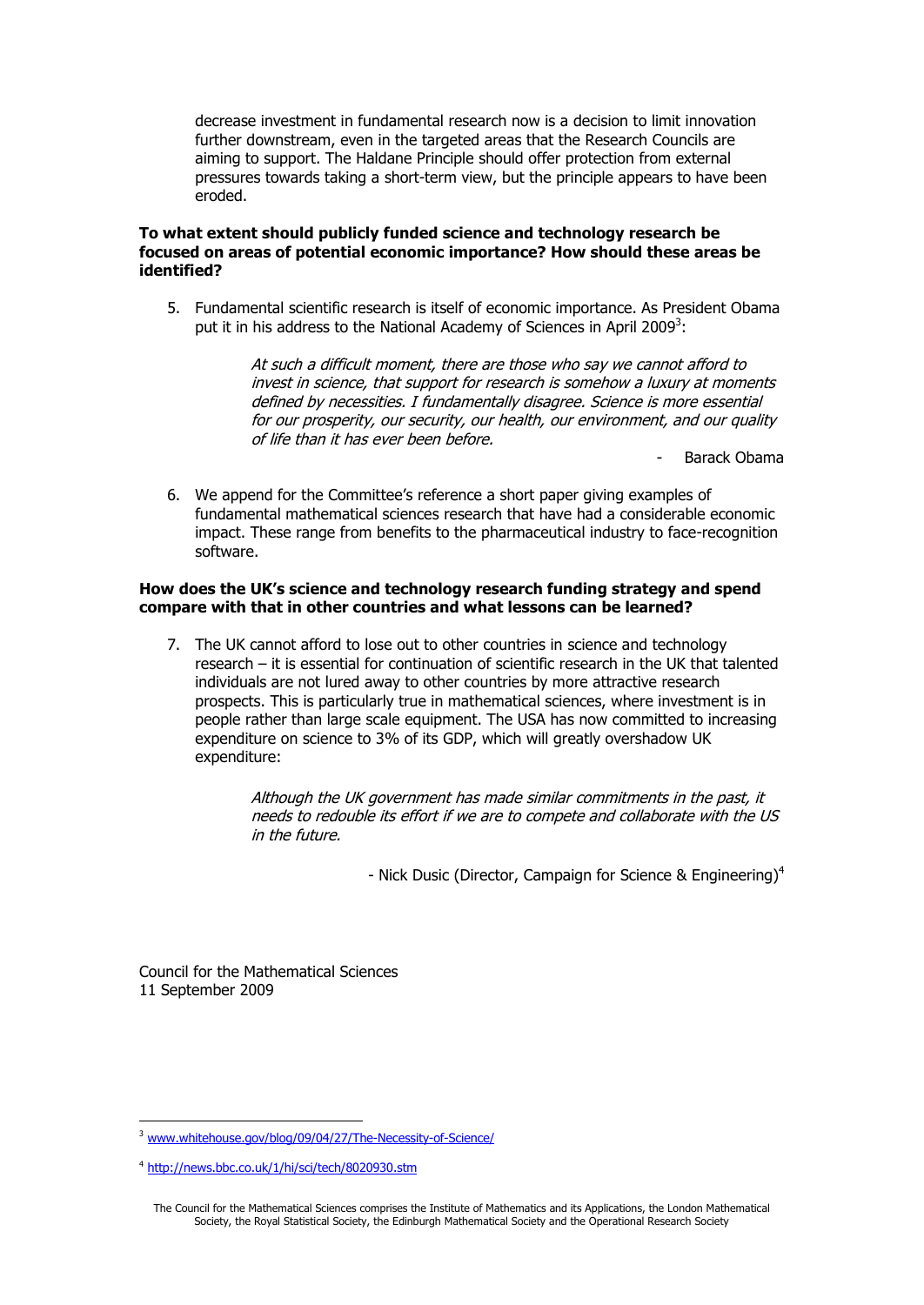### **Examples of the interplay between mathematics and leading-edge technologies**

- **Digital communications.** The mathematical development of error correction codes has had a huge impact on a range of communication systems where high volumes of data need to be communicated across noisy networks. Most striking examples of their application have included satellite communication, and, very recently, third qeneration mobile telephony. Most recently, the development of *turbo codes* has for the first time enabled transmission at almost the maximum theoretical volume of data - a feat achieved by, amongst other things, the mathematical understanding of derived likelihoods to resolve uncertainties in the received data.
- **Cryptography.** The famous RSA algorithm underpins much of modern secure communication, especially involving financial services. The secure encryption and decoding in RSA rely heavily on Number Theory, one of the oldest branches of pure mathematics, and in particular on the prime factorisation of very large numbers. It was first publicly described by researchers at MIT, but was in fact independently developed by the British mathematician Clifford Cocks together with Ellis and Williamson at GCHQ. More recent fundamental research in these areas has led to the exciting possibility of using so-called *quantum entanglement* to develop unbreakable codes.
- **Chemical & pharmaceutical industry.** Many industrial chemical processes require  $\bullet$ quantitative understanding of the dynamics of reacting multi-phase mixtures, often in turbulent fluid flow. These problems motivate an enormous international effort in mathematical modelling, ranging from study of the Navier Stokes equations describing the flow (often with unknown free boundaries), to developments in geometric measure theory describing the distribution of the components. Applications at very small scales, for instance in drug synthesis or chip manufacture, has stimulated the rise of micro and nano fluidics as new disciplines within fundamental applied mathematics.
- **Google.** The success of the multi-billion dollar internet search engine relies on developments in numerical linear algebra. In particular, the so-called *PageRank* algorithm starts with an exceedingly large matrix describing the relative importance of linkages between different web pages, from which the *importance vector* listing the connection to a given search term can be computed rapidly with, crucially, the strongest link appearing at the head of the list.
- **Intelligent paper.** Intelligent paper technology is concerned with the interface between traditional writing methods and computerised display and data storage techniques. A recent project between Oxford University and ArjoWiggins made use of the *De Bruijn sequences,* a pure mathematical concept concerning combinatorial arrangement of symbols dating from the end of the nineteenth century but with little previous practical application. The company estimated that this development alone was worth fifteen million Euros.
- **Brain Imaging.** Modern medical scanning techniques, such as Single Particle  $\bullet$ Emission Computerised Tomography (SPECT) and Magnetoenceophalography (MEG), allow non-invasive imaging of real-time brain function. These techniques are underpinned by recent crucial mathematical developments. For instance, SPECT involves the inversion of the so-called *attenuated Radon transformation,* and the formula for computing this was found only in 2001. In MEG it is known that different neural activities patterns can lead to the same scan results, but mathematical advances have shown what information can still be uniquely determined from the scan.
- **Understanding the human genome.** The development of statistical computational

The Council for the Mathematical Sciences comprises the Institute of Mathematics and its Applications, the London Mathematical Society, the Royal Statistical Society, the Edinburgh Mathematical Society and the Operational Research Society